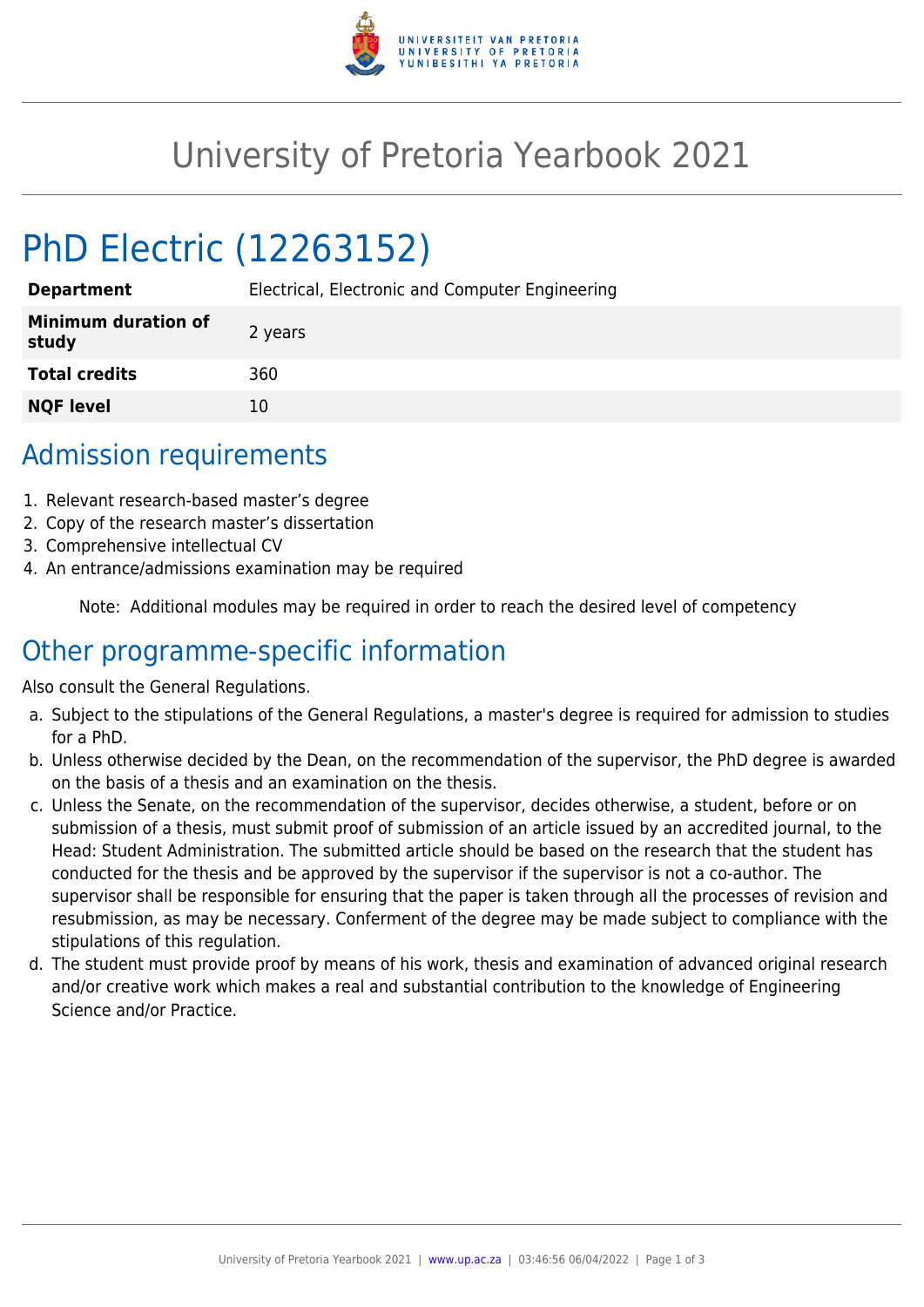

### Curriculum: Year 1

**Minimum credits: 360**

#### **Core modules**

#### **Thesis: Electrical 991 (EIR 991)**

| <b>Module credits</b>         | 360.00                                          |
|-------------------------------|-------------------------------------------------|
| <b>NQF Level</b>              | 10                                              |
| <b>Prerequisites</b>          | No prerequisites.                               |
| <b>Contact time</b>           | 10 lectures per week                            |
| <b>Language of tuition</b>    | Module is presented in English                  |
| <b>Department</b>             | Electrical, Electronic and Computer Engineering |
| <b>Period of presentation</b> | Year                                            |